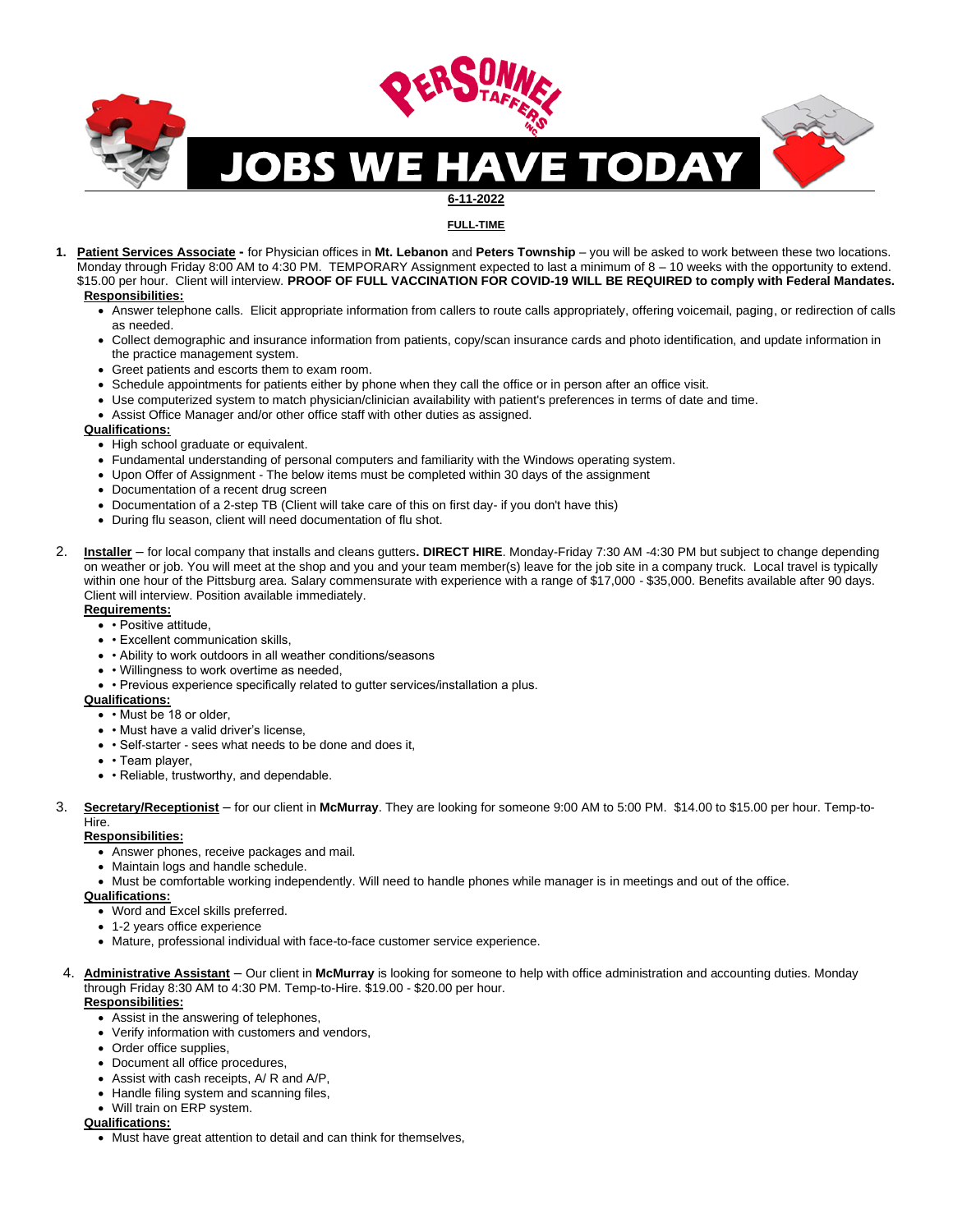- Word and Excel knowledge,
- Must have good oral and written skills and the ability to follow directions,
- 2-years' experience.
- 5. **Receptionist** full time opening for our client in **Eighty-Four**. This position will be helping the accounting department in downtime. Monday through Friday 8:00 AM to 5:00 PM. \$16.00 – 18.00 per hour. Temp-to-Hire.

# **Responsibilities:**

- Answer phone.
- Greet clients and maintain reception area.
- Assist accounting department with data entry.
- Will train on proprietary software.

## **Qualifications:**

- Excellent communication skills.
- Experience with answering multiple lines.
- Accounting knowledge preferred.
- Must be able to multi task.
- 6. **Insurance Administration** for our client in **Imperial**. Monday through Friday 8:00 AM to 5:00 PM. \$17.00 per hour. Temp-to-Hire. Will be working in proprietary software. Client will train. Position is required to do a lot of customer service.

# **Responsibilities:**

- Enter policy information and review policy information with customers.
- Handle surrender documents.
- Run reports for 1099's.
- Answer phone calls.

Qualifications:

- Word and Excel skills required.
- Insurance or legal background helpful.
- Strong customer service skills required.
- Very detail oriented.
- Organized.
- 7. **Control Department Administration** Client in **Eighty-Four** is looking for someone to handle a variety of duties working with suppliers and customers. Temp-to-Hire. \$19.00 per hour.

# **Responsibilities:**

- Heavy customer service collecting order information
- Enter orders into proprietary system
- Contact suppliers to place orders and follow up on lead times
- Source parts and research information
- Assist with invoices and payables
- Maintain an archived vendor file
- Handle phone calls and correspondence with vendors; and respond to inquiries

## **Qualifications:**

- Word and Excel proficiency.
- Five years+ experience with customer service
- Experience with accounting a plus
- Technical experience a plus
- 8. **Office Assistant**  for locally owned Home-Based **Bethel Park** business with outstanding customer service reputation. Residential lawn mower repair and Dealer for new and used equipment. Full-time (preference) or part-time. Monday through Friday 10:00 AM to 6:00 PM. Possible Tempto-Hire. \$13.00 - \$14.00 per hour. **MUST BE VACCINATED**. Casual work environment. Client will interview.

## **Responsibilities:**

- Answer phones and complete paperwork for repair service.
- Process billing paperwork.
- Data entry into Google and Joist software (client will train).
- Data entry and other clerical duties.

# **Qualifications:**

- Comfortable with MS Word and MS Excel.
- Must be a Quick Learner.
- Must have good Customer Service skills.
- 9. **Data Entry** for our client in **McMurray and Bethel Park**. Monday through Friday. 8:00 AM to 4:30 PM. \$16.00 per hour UP TO \$17.00 with high volume and actual work experience. Possible Temp-to-Hire. Client will interview. (6/1) **Responsibilities:**
	- General office work.
	- Collecting data to enter into the system.
	- Data Entry of Income Taxes, Real Estate Taxes and Utilities.
	- Word and Excel skills preferred.
	- **Qualifications:**
		- Good Math or Accounting skills.
		- Must be able to Multi-Task.

THIS IS A HIGHLY CONFIDENTIAL AND REGULATED ENVIRONMENT. As a condition of employment client will do background check if you are offered a position.

10. **Scanner** – for our client in **Peters Township**. Monday through Friday. 8:00 AM to 4:30 PM. \$16.00 per hour. Possible Temp-to-Hire. Client will interview. (3)

# **Responsibilities:**

• Open mail and Scan contents and the envelopes.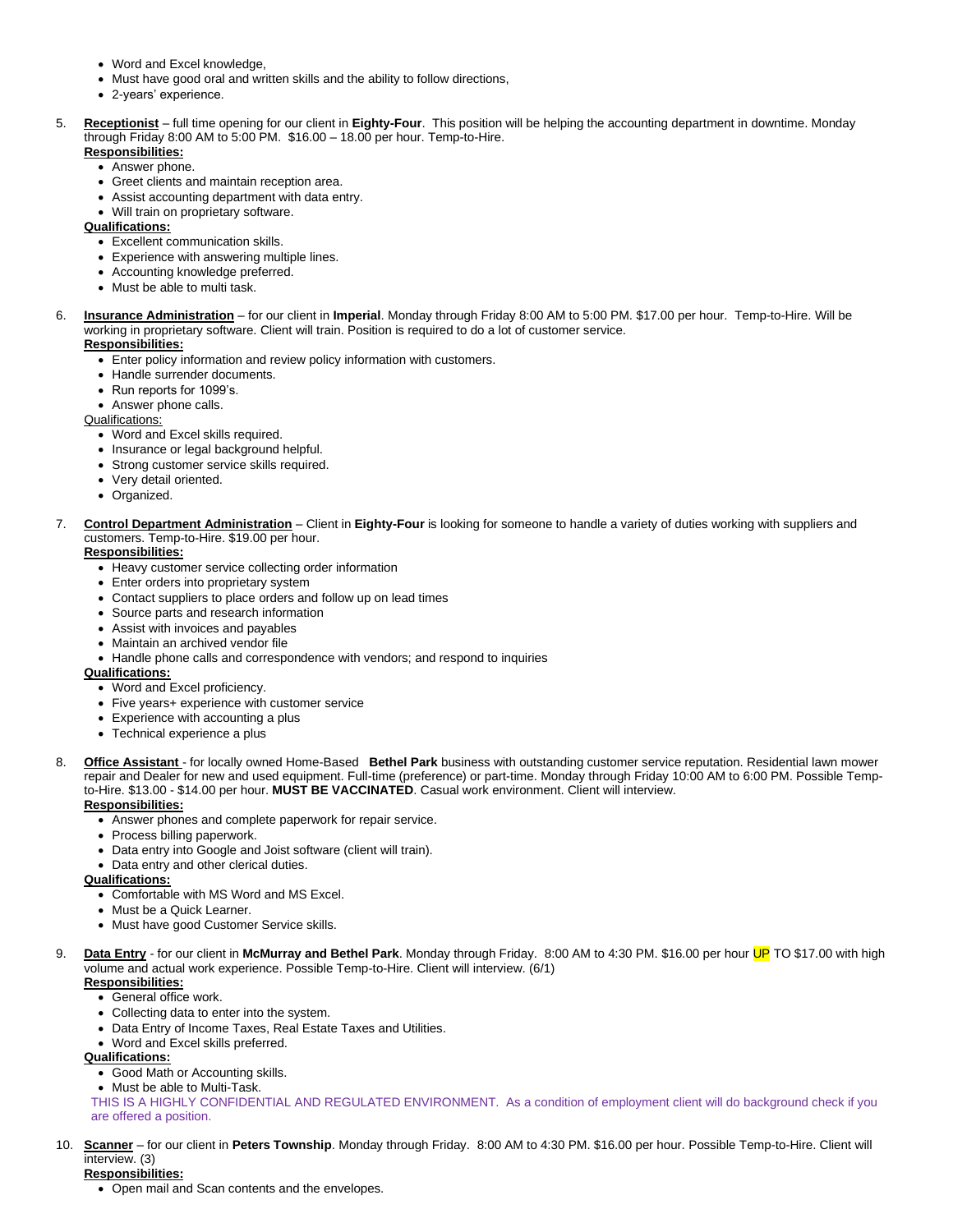• Must be able to Multi-Task

#### **Qualifications:**

• High Volume Scanning experience preferred.

THIS IS A HIGHLY CONFIDENTIAL AND REGULATED ENVIRONMENT. As a condition of employment client will do background check if you are offered a position.

#### 11. **Collector for Utility Department** – - for our client in **McMurray and Bethel Park**. Monday through Friday. 8:00 AM to 4:30 PM. \$16.00 per hour JP TO \$18.00 per hour with experience. Possible Temp-to-Hire. Client will interview. (5/1)

### **Responsibilities:**

- General office work to include: Collections, Customer Service, Data Entry.
- You will respond to In-Coming calls from Property Owners.
- Word and Excel skills preferred.
- Download the water company information for billing.

### **Qualifications:**

- Utility experience a plus.
- Good Math and computer skills required.
- Must be able to Multi-Task.

THIS IS A HIGHLY CONFIDENTIAL AND REGULATED ENVIRONMENT. As a condition of employment client will do background check if you are offered a position.

#### 12. **Collector for Delinquent Real Estate** – for our client in **McMurray** in their Real Estate Department. Monday through Friday. 8:00 AM to 4:30 PM. \$16.00 per hour UP TO \$18.00 per hour with experience. Possible Temp-to-Hire. Client will interview. (4) **Responsibilities:**

- General office work to include: Collections, Customer Service, Data Entry.
- You will respond to In-Coming calls from Tax Payers who have received a notice of taxes due
- Word and Excel skills preferred.

### **Qualifications:**

- Mortgage, Title Search, or Banking experience a plus.
- Good Math skills required.
- Must be able to Multi-Task.

THIS IS A HIGHLY CONFIDENTIAL AND REGULATED ENVIRONMENT. As a condition of employment client will do background check if you are offered a position.

#### 13. **Clerk for Tax Certification Department** - for our client in **McMurray**. \$16.00 per hour UP TO \$18.00 per hour. Possible Temp-to-Hire. Client will interview. (2)

#### **Responsibilities:**

- General office work to include: Customer Service.
- You will respond to In-Coming calls requesting tax certifications for closings.
- Word and Excel skills preferred.

## **Qualifications:**

- Mortgage, Title Search, or Banking experience a plus.
- Good Math skills required.
- Must be able to Multi-Task.

THIS IS A HIGHLY CONFIDENTIAL AND REGULATED ENVIRONMENT. As a condition of employment client will do background check if you are offered a position.

#### 14. **File Clerk for Legal Department** - for our client in **McMurray**. \$16.00 per hour. Possible Temp-to-Hire. Client will interview. **Responsibilities:**

• General office work to include: Preparing files for Paralegal, Data Entry, Pulling/filing documents.

#### **Qualifications:**

- Good math skills required.
- Be familiar with Word and Excel.
- Must be able to stand and bend for long periods of time.

THIS IS A HIGHLY CONFIDENTIAL AND REGULATED ENVIRONMENT. As a condition of employment client will do background check if you are offered a position.

#### 15. **Paralegal or Legal Assistant** - for our client in **McMurray**. \$16.00 per hour UP TO \$18.00 per hour FOR LEGAL ASSISTANT. \$18.00 per hour JP TO \$20.00 per hour FOR PARALEGAL. Possible Temp-to-Hire. Client will interview. (2) **Responsibilities:**

- General office work to include: Customer Service and Data Entry
- You will respond to In-Coming calls.
- Word and Excel skills preferred.

### **Qualifications:**

- Mortgage, Title Search, Foreclosures or Banking experience a plus.
- Good Math skills required.
- Must be able to Multi-Task.
- Paralegal Certification required with minimum one (1) year experience.

THIS IS A HIGHLY CONFIDENTIAL AND REGULATED ENVIRONMENT. As a condition of employment client will do background check if you are offered a position.

- 16. **Accounting and Auditing Clerk** –- for our client in **McMurray** in their Accounting Clerk Department. Monday through Friday. 8:00 AM to 4:30 PM. \$17.00 per **hour** UP TO \$20.00 per hour with experience. Possible Temp-to-Hire. Client will interview.(4)
	- \* 4 FOR PETERS OFFICE ONLY

# **Responsibilities:**

• General office work to include: Collections, Customer Service, Data Entry.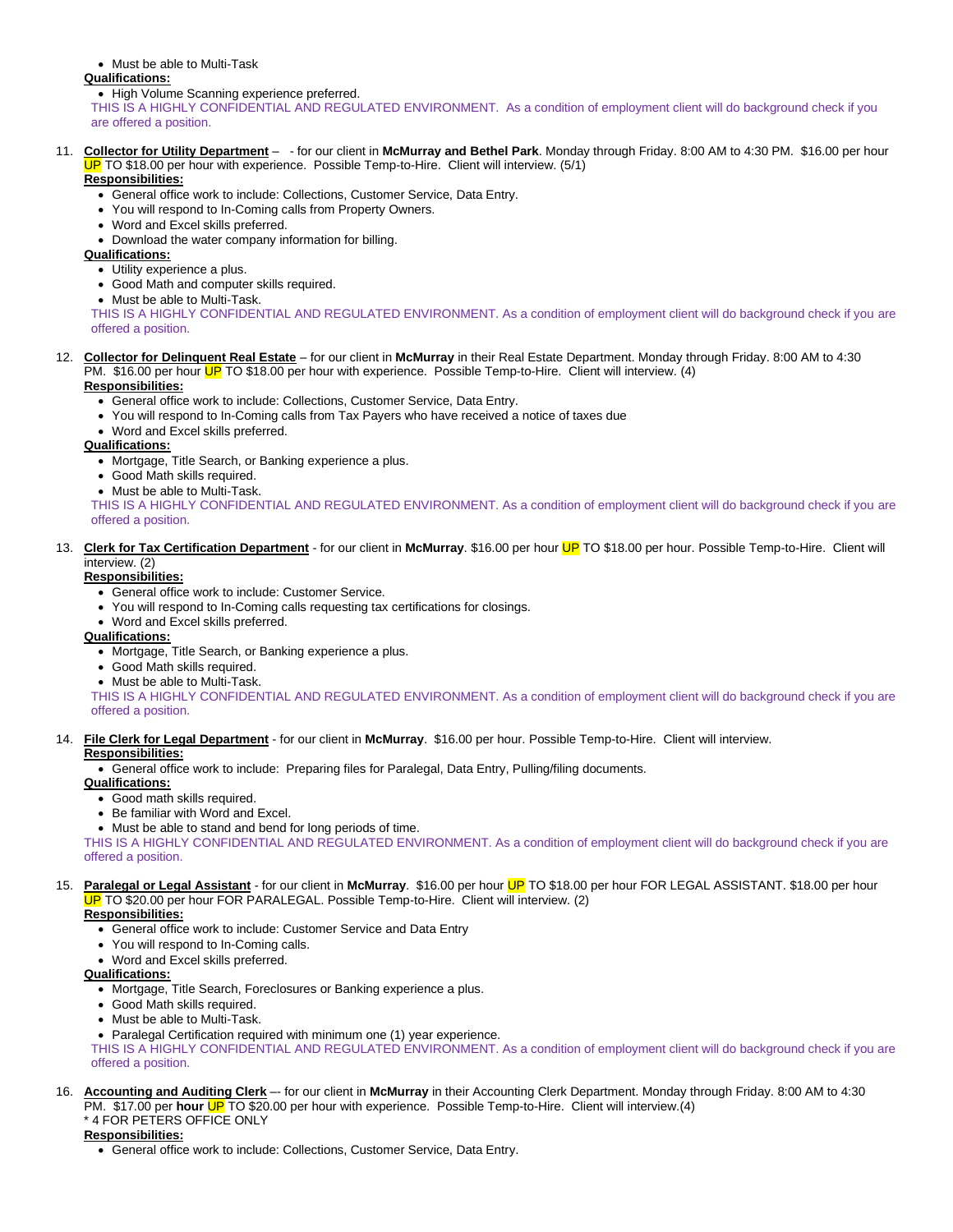- You will respond to In-Coming calls from Taxpayers who have received a notice of taxes due.
- Word and Excel skills preferred.

- Mortgage, Title Search, or Banking experience a plus.
- Good Math skills required.
- Must be able to Multi-Task.

THIS IS A HIGHLY CONFIDENTIAL AND REGULATED ENVIRONMENT. As a condition of employment client will do background check if you are offered a position.

17. **Benefits Assistant** (Entry-Level) - for national company located in **Southpointe** (Canonsburg). Monday through Friday. 8:30 AM to 5:00 PM or 8:00 AM to 5:00 PM. Temp-to-Hire. \$15.00 - \$19.00 per hour. Client will interview. Benefits package upon permanent hire.

## **Responsibilities:**

- Assist with the daily functions of retirement, health and welfare employee benefits programs, such as health insurance, life and disability insurance, 401K and Employee Stock Ownership Plan (ESOP)
- Assist with producing and disseminating benefit plan eligibility and deadline information to employees
- Data entry of health insurance enrollments in our HRIS (SAP) and ensure accuracy of enrollment data
- Communicate with employees regarding employee benefit plans during new hire orientations, Open Enrollment periods and on an ongoing basis as needed
- Assist with processing COBRA Qualifying Events
- Prepare paperwork and provide administrative support with the coordination leave of absence related to FMLA, ADA, USERRA, and STD to include:
- Prepare leave of absence packets
- Assist with reviewing medical certifications supplied by the healthcare provider and determine if the condition is valid under the laws of Family Medical Leave Act
- Determine the duration associated with the FMLA based on the information given by the healthcare provider
- Communicate Disability and FMLA approvals, denials, leave extensions, recertification's, return to work plans to all Supervisors, Managers
- Assist with maintaining/updating electronic employee files for employee benefits, leave of absence and compensation and ensure employee data integrity
- Assist with preparing, reviewing, and reconciling self-billing benefit related invoices
- Assist with preparing prevailing rates for prevailing wage jobs
- Assist with the development and documentation of standard work for procedures and processes
- Prepare various routine reports, as needed
- Responding to questions/issues for employees at all levels across the organization
- Special projects and other miscellaneous duties as assigned in the human resources department

## **Qualifications:**

- 1-2 years of experience in benefits administration (self-funded preferred) is a plus
- Associate of Science (A.S.) or an Associate in Applied Science (A.A.S.) degree in Business Management or equivalent
- Familiarity of benefit, prevailing wage practices and general HR regulations and laws (i.e. FLSA, ERISA, ACA, COBRA, Medical, Dental, FSA, LTD, STD, 401K and ESOP)
- Proficiency in Microsoft Excel & Word
- Prior Benefits administration system experience a plus
- Strong documentation and reporting skills
- Prior experience in Benefits & Compensation is preferred, but not required
- Experience with SAP and/or other HR/Payroll systems a plus
- Ability to handle confidential matters in a professional manner
- This position will require strict confidentiality with highly sensitive employee information**.**

## **18. Administrative Assistant w/Accounting** – Washington company. Monday through Friday 8:00 AM to 5:00 PM. \$16.00 per hour. Temp-to-Hire. Washington

## **Responsibilities**

- Perform general clerical duties to help with office paperwork flow.
- Enter information for accounting department.
- Assist with A/R and A/P.
- Assist with HR reports.
- Will train on proprietary software.

## **Qualifications**

- Excellent communication skills.
- Accounting knowledge preferred.
- HR experience a plus.
- Experience with QuickBooks helpful.
- Must be able to multi task.
- 19. **Accounting Manager** For our client in **Eighty-Four**. This company has someone retiring and would like to train with this person before they leave. Will supervise a staff of 3 people in this department. Direct Hire. Salary \$60,000 - \$70,000.

# **Responsibilities:**

- Entering multiple transactions for each job including posting parts, labor, and materials. Involves a lot of transactions and a lot of data entry
- Manage GL
- Handle day to day Bookkeeping
- Heavy AR and A/P
- HR accounting
- Inventory
- Report to the CFO

#### **Qualifications:**

- Word and Excel skills
- Experience with ERP software a plus
- Experience with Full Cycle accounting preferred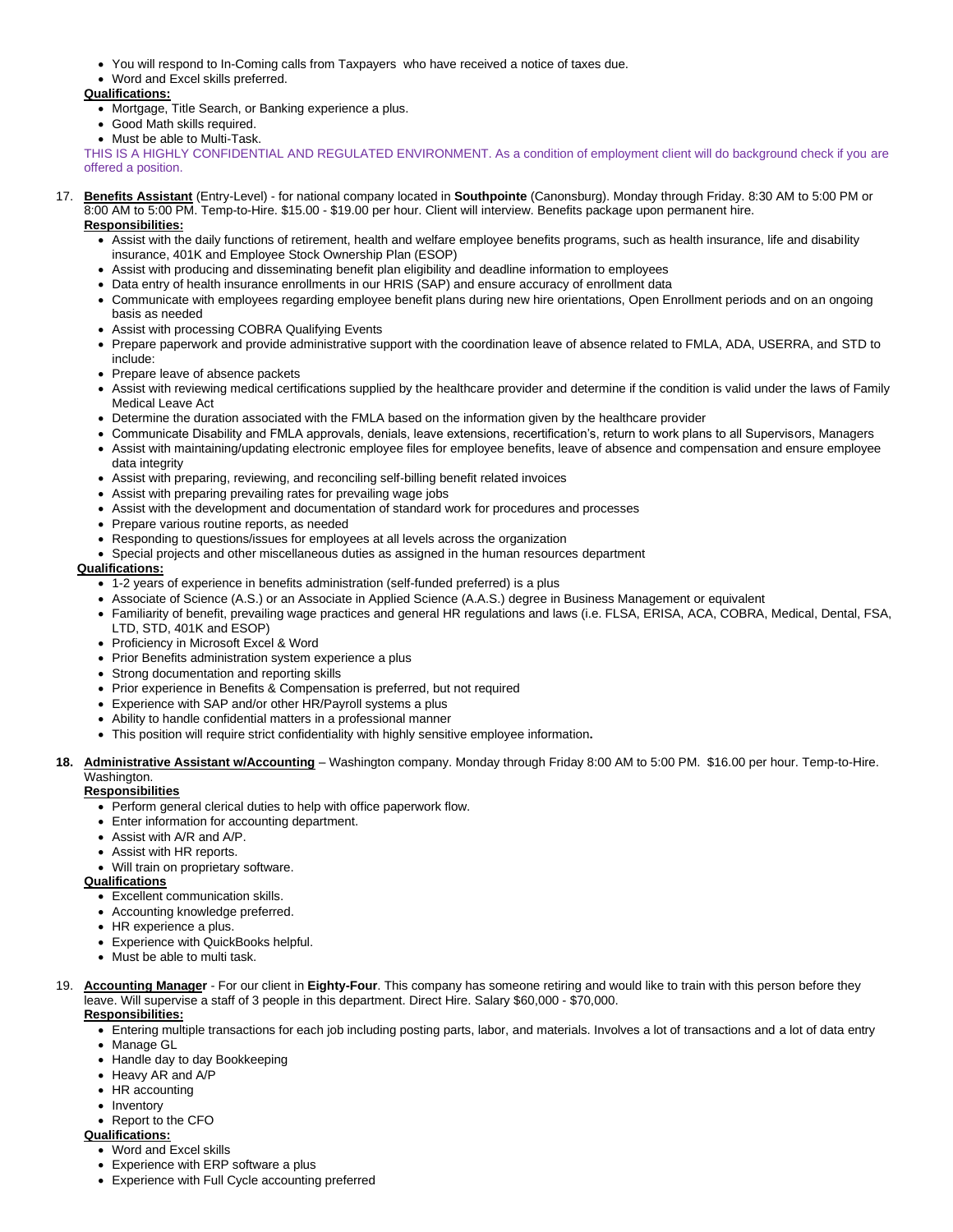- Excellent attention to detail
- Minimum 5 years accounting experience
- 20. **Accounts Receivable Specialist** to provide financial, clerical, and administrative services to our client in **Washington**. Monday through Friday. 8:00 AM to 5:00 PM. Temp-to-Hire. \$16.00 - \$20.00 per hour. Benefits with permanent offer. **Responsibilities:**
	- Maintain up-to-date billing system
	- Generate and send out invoices
	- Transmit ASN (Advance Shipping Notices) and Electronic Invoices
	- Maintain accounts receivable customer files
	- Perform research and update customer contact information
	- Follow established procedures for processing receipts, cash, etc.
	- Reconcile Merchant Statement
	- Prepare bank deposits
	- Communicate with customers via phone or email
	- Research and resolve payment discrepancies
	- Initiate contact with customers having delinquent accounts, determining reason and arranging for payment
	- Establish open credit accounts, complete W9 forms and new customer profiles
	- Work closely with Customer Service department to resolve internal and external customer issues
	- Complete weekly and monthly reports
	- Assist in answering phones

- Associate degree in accounting or business administration
- Knowledge of accounts receivable
- Proficient in Microsoft Office software
- 2 years- plus experience in AR and data entry
- Attention to detail and accuracy
- Experience & knowledge of EDI (computer-to-computer exchange of electronic business documents) platform a plus
- 21. **Customer Service/Inside Sales Specialist** for our client in **Washington** to Interact with a multitude of customers to provide accurate product information and pricing. Efficiently manage customer orders to meet their delivery requirements. Assist and support outside sales department, manufacturing team, and administrative personnel by providing up-to-date and correct information. Monday through Friday. 8:00 AM to 5:00 PM. \$15.00 - \$20.00 per hour. Temp-to-Hire. Benefits with permanent offer. Client will interview.

#### **Responsibilities:**

- Manage large volume of customer requests via phone, email, customer portals, or EDI (Electronic Data Interchange)
- Serve as the main communication channel for the dissemination of customer information and requirements
- Manage communication between Field Sales and Production on orders and requests
- Participate on production meetings to help prioritize focus on key accounts
- Work with sales department in preparation of various pricing/marketing programs
- Follow established procedures for processing orders, printing pick tickets, and creating shipments
- Effectively enter data in CRM system to support sales team and manufacturing departments
- Handle customer complaints, provide appropriate solutions, and follow up to ensure resolution with urgency
- Provide delivery information

#### **Qualifications:**

- Customer support experience and knowledge of customer service practices
- Proficient in Microsoft Office Software and Familiarity with CRM systems and practices
- Associate degree in accounting or business administration
- 4 years+ experience in CS and data entry
- Inside Sales experience preferred/Technical Experience preferred
- Ability to multi-task, prioritize, and manage time effectively
- 22. **Savings Representative** for local financial institution located in **Washington County.** Full-time. Temp-to-Hire. Monday through Friday 8:00 AM to 5:00 PM. Entry level with Back Office duties. \$12.00 per hour through Personnel Staffers. Client will interview. You also will be asked to do some On-Line Assessment tests. Generous benefit package with permanent offer*.*

## **Responsibilities:**

- Performing a variety of administrative and clerical duties
- Coordinate work within the unit or department, as well as with other departments and units
- Report pertinent information to the immediate supervisor
- Respond to inquiries or requests for information
- Assist the immediate supervisor with administrative tasks to support department/unit operations

## **Qualifications:**

- A high school diploma or equivalent.
- Moderate reading, writing, and grammar skills; proficient mathematics skills; proficient interpersonal relations and communicative skills; proficient typing skills; proficient PC skills; visual and auditory skills.
- A minimum of one (1) year experience in related positions normally required.
- 23. **Recruiter** for a **South Hills** business who is seeking an experienced full time employment Recruiter. Flexible schedule with ability to work remotely from your home a couple of days per week. Client is looking for someone interested in long-term employment. Direct Hire. Salary range \$50,000 - \$60,000 plus benefits based on qualifications, potential and experience.

## **Responsibilities:**

- Source and recruit candidates including drivers, warehouse, shop, and office positions.
- Review resumes, screen candidates, schedule and conduct interviews, make recruiting calls, and post positions through internet sites, social media, local schools, and attend job fairs.
- Work with employment agencies, implement internal recruiting, and complete the on-boarding process for all new employees.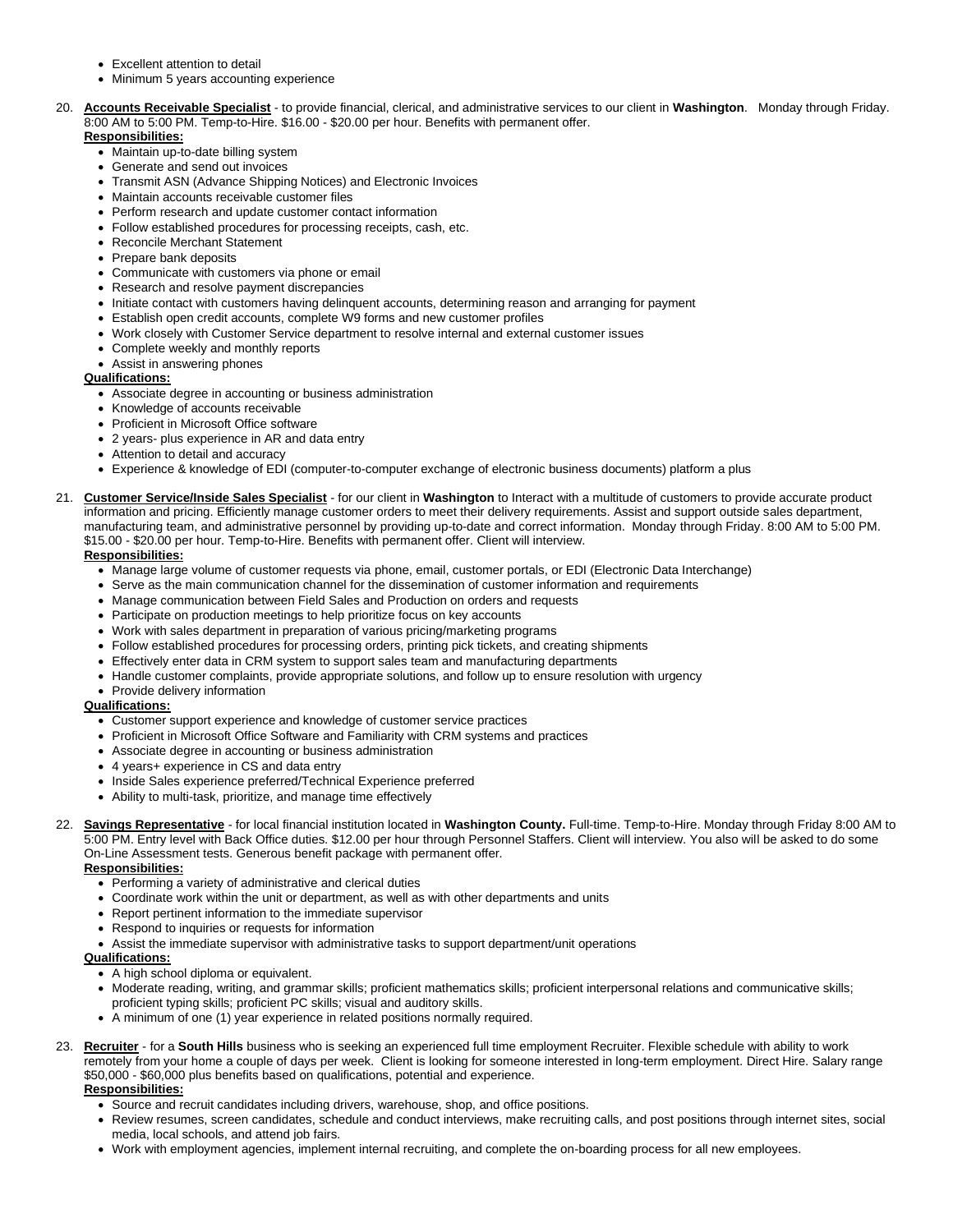- Manage drug/alcohol screenings, background, and reference checks.
- Assist the HR Manager with various HR duties as assigned.

- At least 3+ years recruiting and HR experience.
- Highly motivated, strong work ethic and positive attitude.
- Bachelor's degree or equivalent experience.
- Knowledge of human resource issues including local, state, and federal regulations.
- Experience in the moving industry or related industry preferred.
- Strong organizational, written, and interpersonal communication skills.
- Ability to build relationships at all levels within the organization, with employment agencies and schools.
- Well versed with recruiting on social media platforms and websites.

#### 24. **Maintenance Technician** –Assisting with property management. **Full Time, Daylight Shift w/ On-Call Rotation**. **Direct Hire**. Starting rate \$16.00 to 18.00 per hour depending on experience. Benefits with offer include Medical, Dental, Vision, Company paid life insurance for full-time employees, and Tuition Reimbursement.

- Three positions available:
	- One in Washington
	- One split position in Houston and Waynesburg
	- And one split position in McDonald and McKees Rocks

#### **Responsibilities:**

- Ability to perform a variety of duties related to building maintenance, including plumbing, minor electrical, HVAC repair.
- Perform janitorial and housekeeping/grounds keeping to ensure the comfort of residents, visitors, and employees.

## **Qualifications:**

- Required education or experience includes completion of a trade or technical program, or one-year related experience and/or training; or equivalent combination of education and experience **\*\*\*Ask about sign on bonus up to \$1,000.00!\*\*\***
- 25. **Shipping/Receiving Clerk** for our client located in the **South Hills** (Allegheny/Washington County line). Monday through Friday 8:30 AM to 5:00 PM. Starting rate is \$13.00 per hour. Temp-to-Hire. *Once hired permanently by client you will also have Driving and Delivery duties using a Company vehicle*. Clean driving record required. Benefits available after permanent offer. As a condition of employment client will do a background check AND a drug screen.

#### **Responsibilities:**

- Responsible for all shipping, receiving and warehouse duties.
- Receives incoming merchandise into the warehouse and ensures that all supplies received are in acceptable condition.
- Fills orders accurately and as efficiently as possible.
- Restocks all supplies and assists in maintaining required inventory levels.
- Using FedEx software to ship packages

#### **Qualifications:**

- High school diploma or equivalent required.
- Valid Pennsylvania Driver's License preferred.
- Must have excellent time-management skills and organizational skills in order to manage supplies in the warehouse.
- Must have excellent customer service skills and have the ability to communicate positively and effectively.
- Ability to adapt to changing priorities.
- Ability to react to change productively, maintaining a positive attitude and approach in dealing with the varying personalities of customers and office staff.
- 26. **Administrative Assistant** for **Washington** contractor in need of a proactive organized individual who has experience with scheduling and A/R and A/P. Training provided for the next few months until the regular person retires. Position will start part time during training then move to a fulltime position. 8:00 AM to 4:30 PM with flexibility. \$16.00 per hour. Temp-to-Hire.

**Responsibilities:**

- Work with staff for scheduling on various projects
- Handle A/R and A/P invoices
- Enter information into Payroll in QBX
- Handle internal and external communications
- General office duties

#### **Qualifications:**

- QuickBooks knowledge required
- Proficiency with Microsoft Word and Excel
- Experience with a contractor a plus
- Organized

## **PART-TIME**

1. **Lead Generator (Remote Work)** - for client in **Bridgeville**. Calls are Inbound with warm call Outbound transfers. This is an ongoing assignment, so client is seeking someone with computer & customer service skills. Possible Temp-to-Hire for interested candidates. Available immediately. \$12.00 per hour. You will train for 120 days at the client site before being assigned to remote work for those interested in working from home. Part time hours are a minimum of 20 hours per week Monday through Friday for any of these shifts:

3:00 PM to 7:00 PM

4:00 PM to 8:00 PM

6:00 PM to 10:00 PM

#### 9:00 AM to 1:00 PM **Responsibilities:**

• Handle incoming and outgoing calls on an automated system (client will train) and other clerical duties.

**Qualifications:**

<sup>•</sup> Prior customer service experience highly desirable.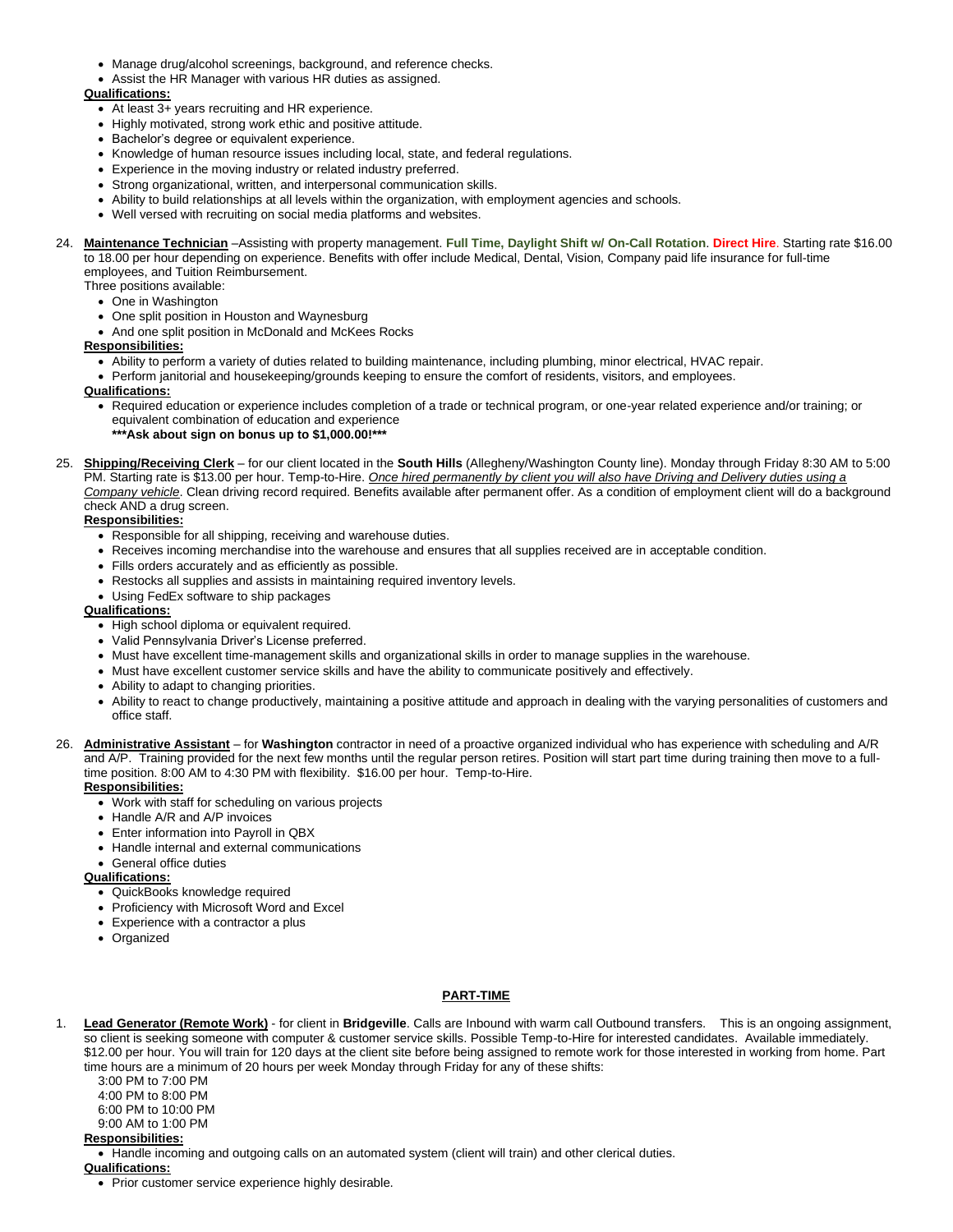#### 2. **Payroll Clerk** – Opening with our client in **Bethel Park**. Part time Monday through Friday 9:00 AM to 2:00 PM or 10:00 AM to 3:00 PM with some flexibility. Temp-to-Hire. \$17.00 to \$20.00 per hour depending on experience. **Responsibilities:**

- Process payroll for outside clients.
- Will train on in house proprietary software.
- Enter information, process taxes and update employees.
- Assist with gathering hours each week through email, fax and verbal communication.

#### **Qualifications:**

- Must have experience with payroll and payroll taxes.
- Additional accounting experience helpful.
- 3. **Data Entry** part time opening for our client in **Freedom**. Flexible part time schedule during business hours of prefers 8:00 AM to 3:00 PM. \$15.00 per hour. Open Ended assignment. Client will interview.

#### **Responsibilities:**

- Enter daily repair tickets and parts in spreadsheet
- Review and collect additional information when necessary
- Maintain special jobs spreadsheet as necessary
- Communicate with supervisors about jobs, mechanic notes, etc.

#### **Qualifications**

- Accuracy is extremely important
- Must be able proficient in Excel/spreadsheets
- 4. **Claims Processor** for our client in **Imperial**. Flexible part-time hours within office hours of Monday through Friday 8:00 AM to 5:00 PM. \$13.00 to \$15.00 per hour with claims experience. Possible Temp-to-Hire. Will be working in proprietary software. Client will train. Position is required to do a lot of note-taking and requires legible handwriting.

#### **Responsibilities**

- Enter information into claim forms. Heavy data entry.
- Chart updates to file.
- Communicate with office personnel and clients.
- Maintain logs and handle phone calls.

#### **Qualifications:**

- Word and Excel skills required.
- Medical background helpful.
- Mature, professional individual with customer service experience.
- Very detail oriented.
- Organized.
- 5. **HR Generalist** for client in **Bridgeville**. Part-time. Day time schedule. Flexible on days. Available immediately. \$16.00 per hour. Possible Tempto-Hire.

#### **Responsibilities:**

- Creating a recruitment plan and calendar according to maintain staffing levels,
- Generating official internal documents,
- Creating onboarding plans and educating newly hired employees on HR policies, internal procedures, and regulations,
- Maintaining files for employees and their documents, benefits and attendance records
- Collaborating with outside vendors, upper management and employees to maintain staffing levels,
- Overseeing 401K plan.

#### **Qualifications:**

- Steady, Patient, Dependable, and Reliable,
- 2-years of experience in HR,
- Efficient HR administration and people management skills,
- Excellent record-keeping skills,
- Excellent written and verbal communication skills,
- Works comfortably under pressure and meets tight deadlines.
- 6. **Teacher** for **McMurray** and **Washington** areas. Willing to work with your schedule. Hours available are Monday through Thursday 3:00 PM top 8:00 PM; Friday 3:00 PM to 6:00 PM; and Saturday 9:00 AM to 2:00 PM. Part time or Full Time. Available immediately. Training available. Clearances are required. \$18.00 per hour.

# **Responsibilities:**

- Planning and implementing daily teaching activities.
- Communicate with coworkers, parents and children.
- Following prepared lesson plans or implementing lesson plans.
- Math experience a plus.

#### **Qualifications:**

- Must be able to see, hear, assist and direct each child.
- Authentically care for your students.
- Bachelor's Degree required Degree in Education or a related field is a plus.
- 7. **Office Assistant** Insurance agency has an opening for an office assistant. Starting part-time and growing to Full-time Monday through Friday 8:30 AM to 5:00 PM. Possible Temp-to-Hire. **McMurray**. Depending on the person's commitment to studying and passing the pre-licensing and then taking the insurance license exam, it can take approximately 3 months. Costs are approximately \$330 which is reimbursed upon passing. The company will also only pay for the exam one time. If retakes are necessary these expenses would not be reimbursed. There is great potential in the insurance business but you have to be willing to put in the time and the effort. \$12.00 - \$20.00 with Licensing. **Responsibilities:**